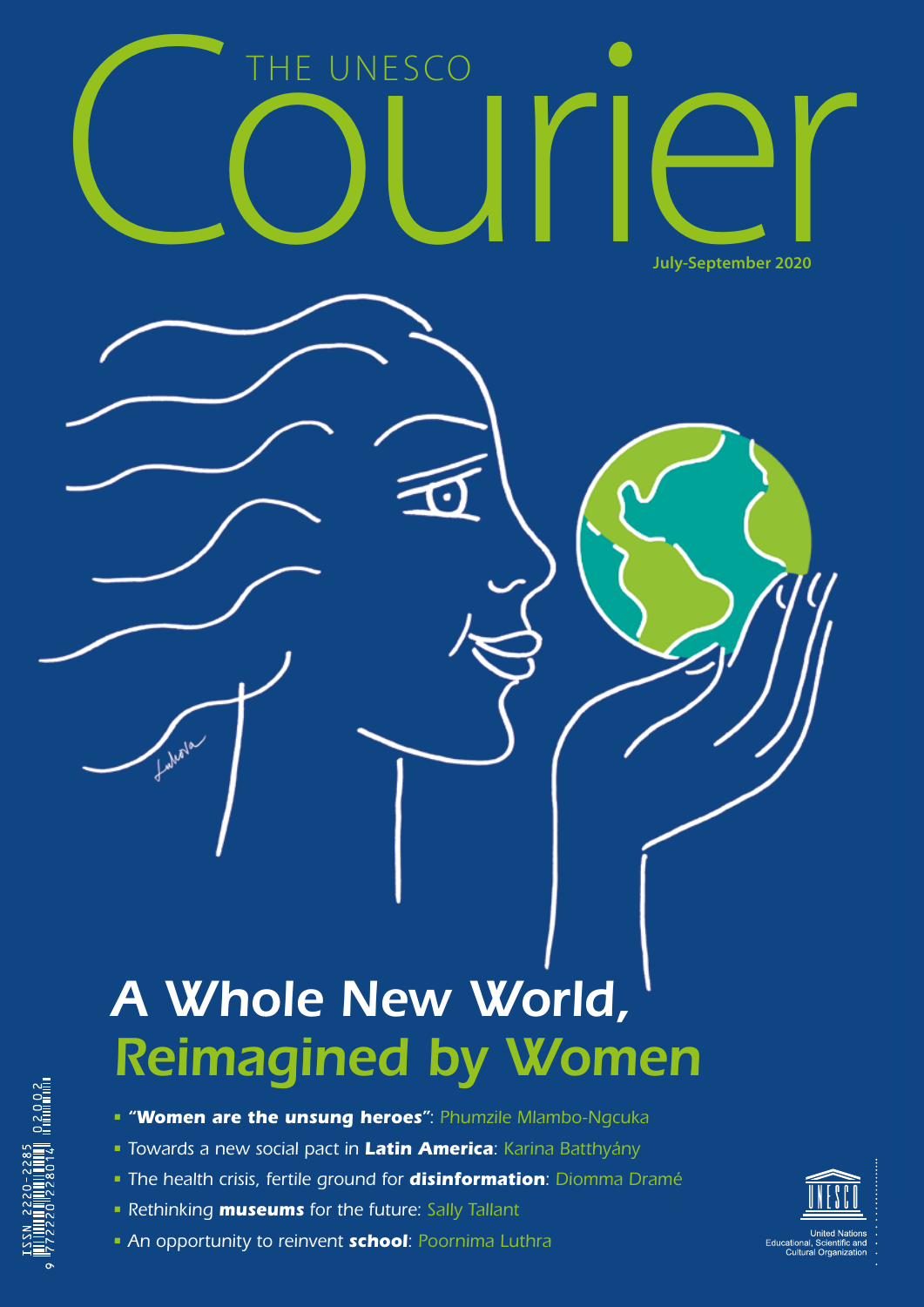# *Shifting borders: Invisible, but very real*

**Today's borders are no longer necessarily made of bricks and barbed wire. They are increasingly becoming moving barriers that rely on cutting-edge technologies and complex regulations to impose travel restrictions on citizens. The COVID-19 pandemic has further accentuated this phenomenon.** 

#### **Ayelet Shachar**

Director at the Max Planck Institute for the Study of Religious and Ethnic Diversity, in Göttingen, Germany. *The Shifting Border: Legal Cartographies of Migration and Mobility* is her most recent book.

In 1989, with the fall of the Berlin Wall, many predicted that sealed gates would soon become relics of a bygone era. Today, we find a different reality. Instead of disappearing, borders are metamorphosing. The border itself has evolved to become a moving barrier, an unmoored legal construct. It has broken free of the map; it may extend beyond the edge of territories or into their interiors. The unmooring of state power from any fixed geographical marker has created a new paradigm: *the shifting border.* 

The shifting border is not fixed in time and place; it consists of legal portals rather than physical barriers. Responses to the global pandemic have accelerated this trend.

In January 2020, when a cluster of mysterious viral pneumonia cases struck in Wuhan, China, neighbouring Asian countries – that had already borne the brunt of the SARS and MERS outbreaks



– wasted no time. In addition to public health responses, they introduced travel bans that restricted access to their territories.

Regulation of entry can now happen in foreign transit hubs, located even thousands of miles away. In Canada, for instance, anyone – including its citizens

*Instead of disappearing with the fall of the Berlin Wall, borders are metamorphosing*

**C** Backscatter Blueprint (La Maleta), *cyanotype from the series* X-Ray Vision vs. Invisibility, *by artist Noelle Mason. Based on an image from the website of the United States Border Patrol.* 

– presenting with COVID-19 symptoms were barred from boarding a Canadabound plane. With this move, the country stretched its borders outwards both conceptually and legally – relocating its border-control activities to overseas gateways, primarily in Europe and Asia.

## **A science-fiction reality**

Remarkably, on the latest count (May 2020), nearly 200 countries have imposed such travel restrictions by banning inbound and outbound travel. At the height of the crisis, ninety-one per cent of the global population were living in countries that had introduced travel restrictions in response to COVID-19. None of these legally mandated bans on entry (and in some countries, exit) required even one battalion of soldiers to move to the edge of the territory, or a single sack of cement to be placed at the border. Instead, governments shifted the border to regulate mobility by blocking travellers *before* they embark, and even *after* they reach their destination – by being told to wear GPS wristbands, for example. Experts in the travel industry have suggested that individuals may prefer to pre-quarantine in their home countries.

Until a vaccine is developed, it is clear that the management of mobility and migration will be deeply altered.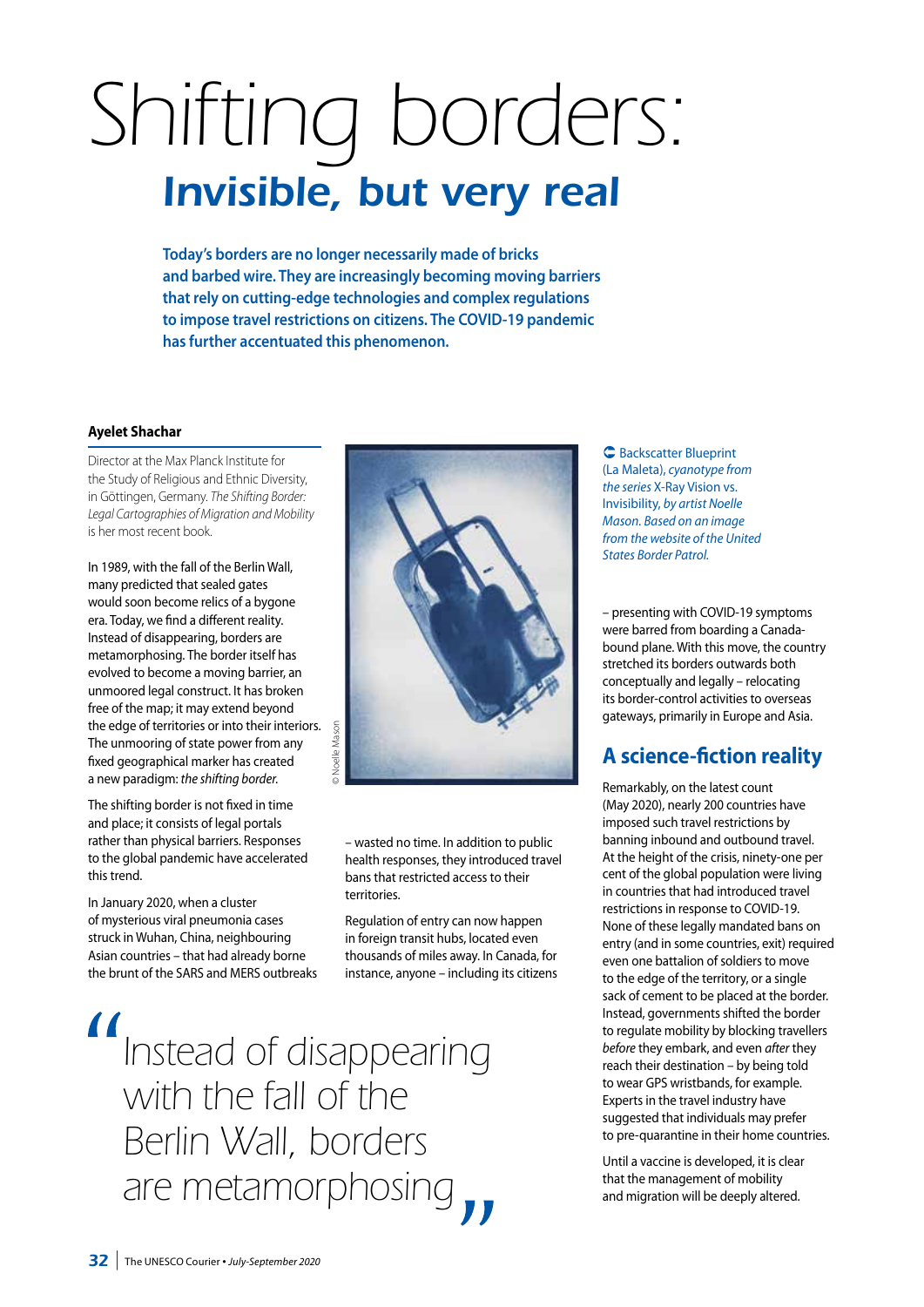*Our bodies will become our admission tickets as biometric borders expand their reach*

What resembled science fiction is now a reality. Israel's Ben-Gurion airport, already known for its strict security protocol, is now in the process of developing a "seamless" check-in process, whereby no human agent is involved. The goal is to create "coronavirus-free transportation hubs" and insulated "zones" or "bubbles" in which travel will resume. Only the healthy will be permitted through these "sterile" corridors.

These developments raise significant ethical and legal dilemmas. Health will become an invaluable asset, a prerequisite to travel. Countries including Chile, Germany, Italy and the United Kingdom are exploring the idea of "immunity passports" – granting access to public life and mobility for some, while reducing it for others.

## **Smart tunnels and biometric borders**

Even prior to the pandemic, governments were increasing their reliance on the biometric regulation of migration – which provides unprecedented technological "see-all" eyes to monitor and track *everyone*'s mobility *everywhere*.

With the simultaneous rise of big data and the creation of vast databases that record biometric information of travellers, our bodies will become our admission tickets as biometric borders expand their reach. Countries including Australia, China, Japan, the United States, and the United Arab Emirates are leading the way. Dubai International Airport has introduced a pilot of new "biometric borders"– known as

smart tunnels – that identify passengers through scans of a user's iris and face.

To achieve this Orwellian vision, the location, operation, and logic of the border have to be redefined to allow governments or their delegates to screen and intercept travellers earlier, more frequently, and more distantly. Thus, travellers are tracked as they move through multiple check-points along the travel continuum.

As part of the effort to achieve migration and mobility management, an "electronic travel authorization" will now be required for the European Union – even for those who benefit from visa-free travel and are in possession of internationally coveted passports. The European Travel Information and Authorization System (ETIAS), to be launched in 2022, will serve as a clearinghouse for pre-travel authorization for visitors to all twenty-six countries in the Schengen area.

Linked to their passports, this additional layer of information-gathering creates a powerful yet invisible shifting border that is operational anywhere in the world – prior to departure, adjusting itself to the location and risk profile of the traveller.

 $\mathcal{F}$ 

 Backscatter Blueprint (Primavera), *cyanotype based on an X-ray image that reveals human cargo in trucks. The artist questions the imagery produced by surveillance technologies.*